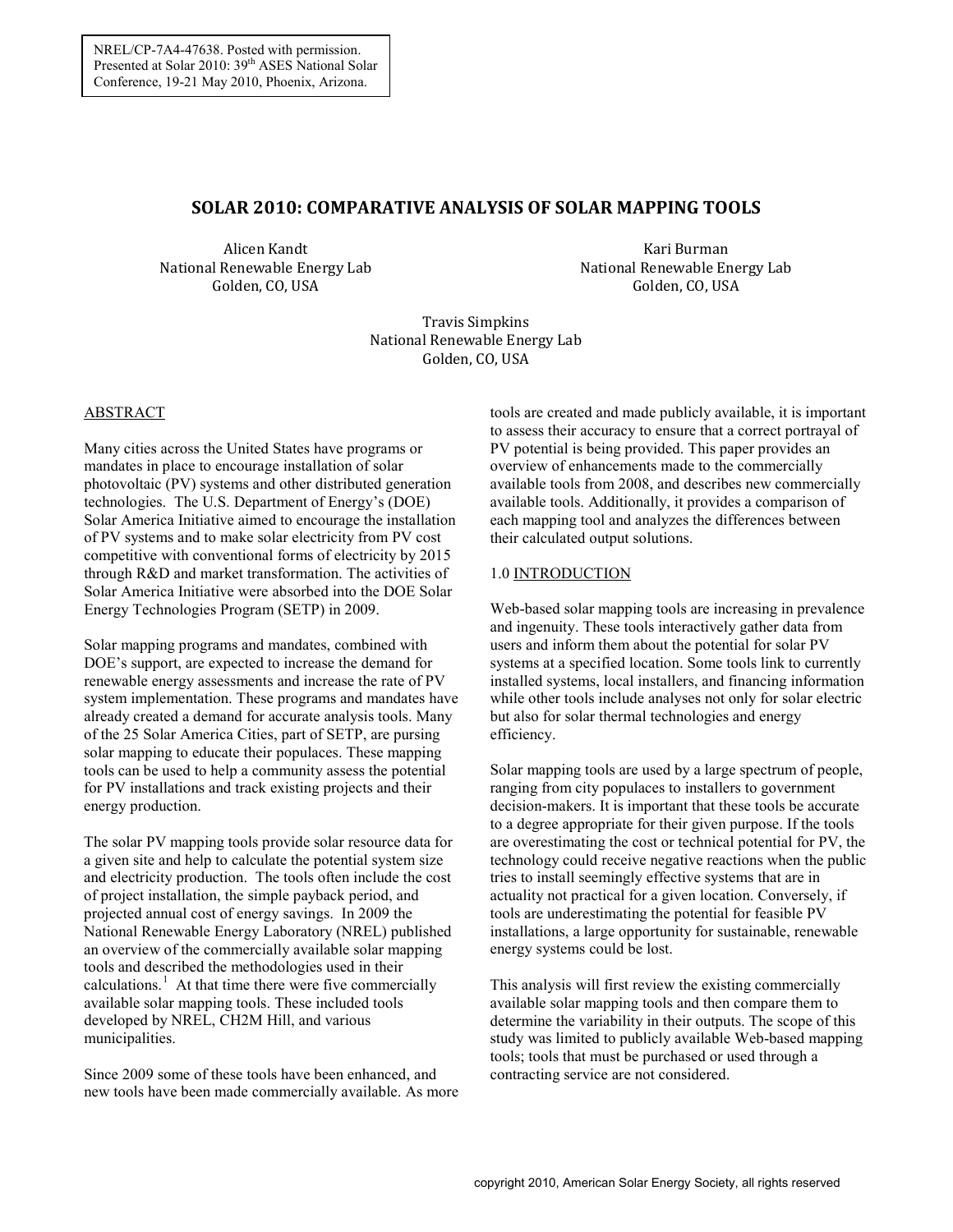### 2.0 MODIFICATIONS TO EXISTING TOOLS

In the 2009 NREL study of solar mapping tools, five tools were analyzed: PVWatts, In My Backyard (IMBY), the Solar Boston Map, and CH2M Hill's Solar Map and Solar ESTIMATE. [2](#page-7-1)

The developers of these tools were contacted to see if any modifications had been made in the past year. No changes were made to PVWatts or the Solar Boston Map. Enhancements to the others are described below.

#### 2.1 Modifications to the IMBY Tool

The Web-based IMBY tool allows users to draw the shape of a potential PV installation on a satellite image of a selected location. The original IMBY algorithm was upgraded to handle larger ground-mount PV systems. Previous versions of IMBY assumed that the area of the user-drawn PV array was flat and thus did not take into consideration the curvature of the Earth's surface. This caused an approximate10% error in the calculations for PV systems covering large areas. The revised algorithm corrected this error.

Also, the payback period did not change with an increase or decrease in the electric rate (\$/kWh). The calculation was fixed in the latest software enhancements.

### 2.2 Modifications to the CH2M Hill Tools

CH2M Hill modified its San Francisco solar mapping tool in an attempt to more accurately predict the amount of shade-free roof area for a given location and thus better estimate its potential PV capacity. CH2M Hill reports that this change was made in response to feedback from local installers and resulted in about a 30% reduction in predicted usable roof area for most locations.

CH2M Hill also revised its calculations for determining electricity output for a given PV system. The modification resulted in an additional reduction in estimated electrical output.

# 3**.**0 NEW COMMERCIALLY AVAILABLE TOOLS

Web-based solar mapping tools can be classified into two types: 1) tools that can be used to calculate PV system potential for any U.S. location, and 2) tools that are designed specifically for a much smaller area, such as a city or county. There are two new solar maps available that can be used nationally: Cooler Planet and RoofRay. In addition there is one new solar map that is specific to the city of Santa Rosa and Sonoma County in California.

#### 3.1 Cooler Planet

#### 3.1.1 Tool Overview

Cooler Planet is an online tool that aims to help consumers complete solar projects and to connect them with solar contractors in their area. [3](#page-7-2) In an effort to help small companies and individual consumers reduce their carbon emissions, Cooler Planet developed a solar mapping tool. The tool is designed to be used by non-technical property owners to estimate the cost of a potential PV installation at a given location.

### 3.1.2 Model Assumptions

Cooler Planet uses an 80% derate factor that includes these assumptions: 95% inverter inefficiency; 89% weather impact; and 95% inefficiency due to soiling, utility, and module inefficiencies. It also assumes that the installed cost of the PV system, including all parts and installation costs, is \$8/W. Incentive data is from the DSIRE database for the user-input ZIP code.<sup>[4](#page-7-3)</sup>

### 3.1.3 User Inputs

The user is required to input the ZIP code where the potential PV system will be installed, property type (residential or commercial), percent of electricity the user wishes to offset by PV (25%, 50%, 75% or 100%), utility company, and the electricity (kWh) used per month or the average monthly electric bill (\$).

### 3.1.4 Calculation Algorithms/Methodology

Cooler Planet first computes a daily estimate for electricity usage from the user's reported monthly usage. If the usage is reported as a monthly cost, that cost is first divided by the local rate of electricity to determine the monthly usage in kWh; the result is then divided by 30 to determine a daily estimate. If the user reports the monthly usage directly in kWh, this usage is simply divided by 30.

Once the average daily usage is known, Cooler Planet divides it by 80% of the solar radiation at that location to determine the size of the system needed to fully meet daily electric usage. The 80% represents the inefficiencies of the system, as detailed in the assumptions section. Depending upon the usage amount the user wants to offset, the size of the system is scaled proportionally. Finally, the roof size is calculated from the system size at a rate of  $1 \text{ ft}^2$  of panel for every 10 watts of system capacity.

#### 3.1.5 Model Outputs

The Cooler Planet solar calculator tool outputs the following data:

- Solar radiance ( $kWh/m^2/day$ )
- Average monthly electricity usage (kWh/month)
- PV system size (kW)
- Roof size for PV system  $(\text{ft}^2)$
- Estimated system cost  $(\$)$
- Estimated federal incentive(s)
- Estimated state incentive(s)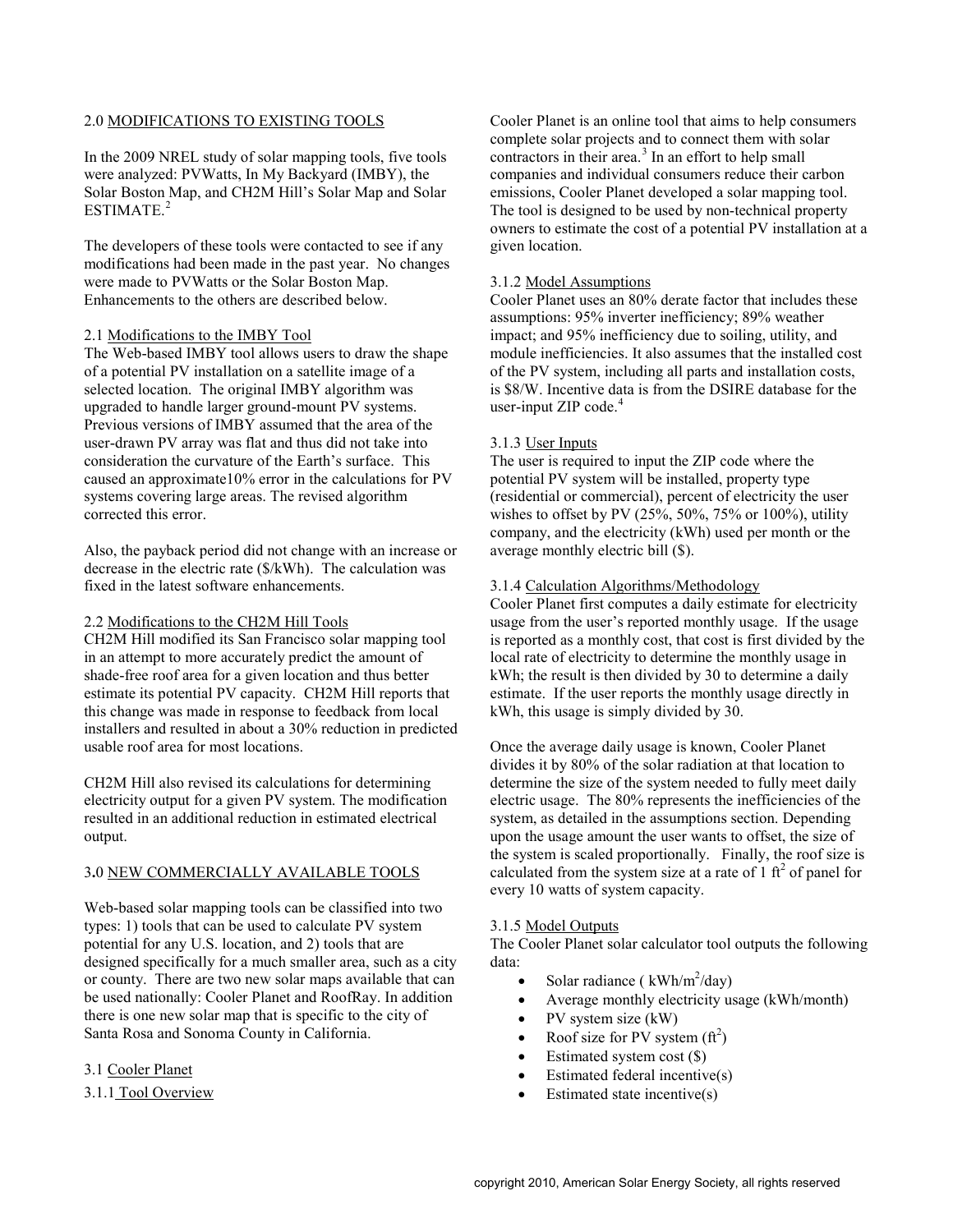- $Local$  incentive $(s)$
- Post-incentive system cost  $(\$)$
- Average monthly savings (\$/month)
- 25-year ROI and breakeven estimate
- Summary of the amount of  $CO<sub>2</sub>$  released during the generation of the electricity used (lbs/year)
- A listing of local PV installers

# 3.2 RoofRay

# 3.2.1 Tool Overview

RoofRay is a solar mapping tool that can be used to estimate the potential PV capacity of any address in the United States. [5](#page-7-4) This tool also features a widget that can be used for a quick calculation. The widget can draw up to two areas at one location and automatically determines the ZIP code and electricity rate.

# 3.2.2 Model Assumptions

RoofRay assumes a derate factor of 77% and it assumes a power density of 10.13  $W/\text{ft}^2$ . Incentive data is from the DSIRE database for the user-input ZIP code.<sup>[6](#page-7-5)</sup> The annual energy inflation rate is assumed to be 5.7%

# 3.2.3 User Inputs

The user inputs an address for the installation of the potential PV system and draws an area for the system on the roof. The user also inputs the slope and orientation of the roof on which the panels would be installed, and monthly electricity usage or monthly electricity costs.

# 3.2.4 Calculation Algorithms/Methodology

The user inputs an address for consideration of PV and specifies the area available for PV by drawing a polygon on the map. The user is then able to define the orientation by moving a line to signify orientation and panel tilt by using a slider.

# 3.2.5 Model Outputs

The RoofRay solar calculator ouputs the following values:

- Monthly estimated PV production (kWh)
- Power per square foot  $(DC-W/ft^2)$
- Required roof area for PV system  $(\text{ft}^2)$
- Roof orientation (degrees)
- Peak power output (DC-W)
- Electric bill cost after PV system installation (\$/month)
- An optional referral to a local installer for a free estimate of the PV system cost

# 3.3 Solar Sonoma County Solar Map

# 3.3.1 Tool Overview

In an effort to help residential and business owners calculate the solar power potential on their property, the City of Santa Rosa, California, in cooperation with Sonoma County, developed the Solar Sonoma County Solar Map. [7](#page-7-6) The solar mapping tool was developed by Project DX and was intended to be used by non-technical commercial and residential property owners to estimate the system costs, energy and cost savings, and payback periods for three solar energy systems. The Solar Sonoma County Web site prompts the user for their address, and the system retrieves information estimates on the property. This information can be modified as necessary, with various categories ranging from monthly bills to usable roof area. Once the property information has been verified by the user there are three types of systems that can be analyzed: PV, solar hot water heating (SHW), or solar pool heating (SPH).

The tool's additional features include a local contractor locator, a community solar installation goal meter, and detailed information about the cost of financing the PV system.

# 3.3.2 Model Assumptions

The Solar Sonoma County Map assumes a derate value of 78% and a zero degree panel tilt. It also assumes the following:

- Energy usage:
	- $\frac{1}{\infty}$  0.5 kW/ft<sup>2</sup>/month multifamily residence;  $0.6 \text{ kW/ft}^2/\text{month}$  single family residence;  $0.7 \text{ kW/ft}^2/\text{month}$ commercial building
- Roof area is 80% of building area
	- o 40% of the total roof area is available for solar installations
- 25-year cost savings calculated with annual utility inflation rate of 4.5%
- Cost estimates could be  $+/- 20\%$  based on installation and site characteristics
- PV costs for roof installation are \$8.50/W
- PV costs for ground-mount installation are \$9.50/W
- Electricity rates are equivalent to PG&E E6 Tiered Rates<sup>[8](#page-7-0)</sup>
- Yearly average solar data, from NREL, are used for savings analysis
- PG&E  $CO<sub>2</sub>$  emissions factor equivalent to 0.52lb/kWh electric energy
- Incentive information is pulled from California Solar Initiative Incentives<sup>[9](#page-7-7)</sup>
- 25-year loan at 6.5% interest for a PV system

# 3.3.3 Calculation Algorithms/Methodology

For the PV system calculations, a slider can be adjusted to specify the percentage of usage that the user would like to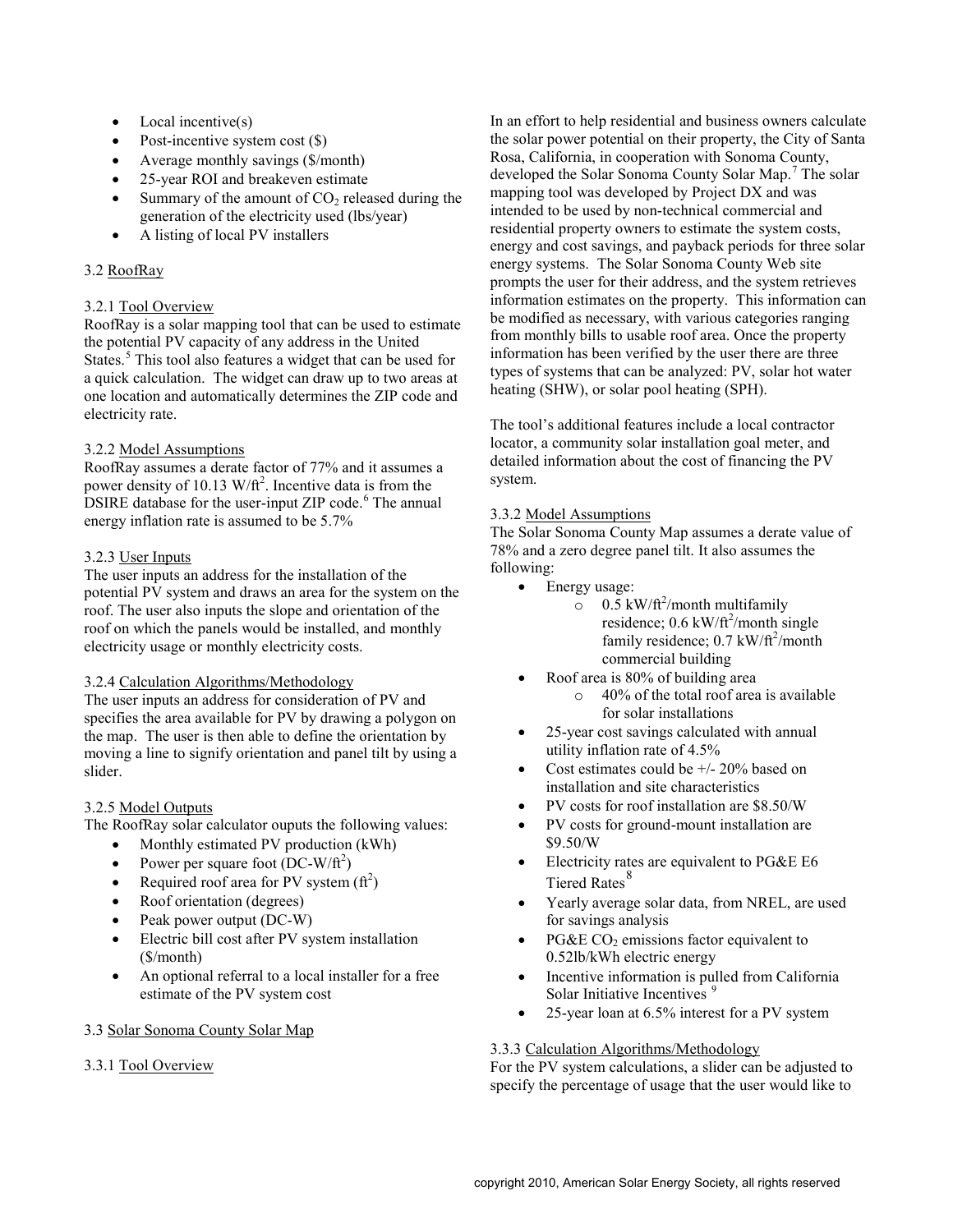offset with the PV system. Depending on the input PV system size, the various outputs change accordingly. These outputs include estimates about the cost of the system, payback period, energy production, and carbon footprint reduction.

#### 3.3.4 User Inputs

The user is requested to input the address of the location to be analyzed. The other inputs are assigned property specific values. These values can be changed by the user if desired.

Once the default information is accepted or adjusted by the user, the user is requested to specify a desired system size. For PV and SHW, the slider can be moved to denote the size of the system. For SPH, the size of the pool serves as the input.

#### 3.3.5 Model Outputs

The Solar Sonoma County Map tool outputs the following values:

- Grid energy reduction (kWh/year)
- Carbon reduction (tons  $CO<sub>2</sub>/year$ )
- Total system cost, state and federal incentives, net system cost (\$)
- Monthly energy savings  $(\$)$
- New monthly energy bill  $(\$)$
- Monthly payment (for the PV system)
- Equivalent number of cars removed from the road
- Payback period (years)
- Average monthly savings (\$/month)
- Energy cost savings over 25 years (\$)

# 4.0 COMPARATIVE ANALYSIS

Each of the previously described tools utilizes some or all of the following variables and/or assumptions: solar insolation datasets; solar system derate factors, tilt angles, orientation, and costs; utility rates; and available incentives. The solar insolation data details the solar radiation for a particular location. The derate factor is the amount of energy lost in the conversion from DC to AC, the tilt represents the angle at which the potential PV system is analyzed, and the azimuth is the direction that the system is facing (this is a range of 0 to 360 where both 0 and 360 equal north). The costs for a PV system includes the \$/Watt installed cost, and some tools perform simple economic calculations, such as return on investment (ROI), which also utilize utility rates. Lastly, some tools incorporate incentives in the economic calculations.

When combined in algorithms, the tools use these variables to calculate electricity production, system costs, and cost savings associated with the potential PV system. These tools often rely on differing assumptions. Some of these

assumptions are built in to the map's algorithms while other tools allow the user to input the value. An overview of these variables for each tool is found in Appendix A.

These tools often produce unique results due to the variation of input data. A study was conducted to attempt to quantify the variation among these tools. The objective of the study was to compare the predicted PV capacity and electrical output for a given location as estimated by the various tools. However, since each tool utilizes different datasets and values, it is very difficult to do a fair comparison.

#### 4.1 Methodology

Each of the three region-specific tools – those for San Francisco, Boston, and Sonoma County – can only be used for sites within their coverage area. For this reason the study was divided into three regional parts. Three sites were chosen within each region, and the annual solar electric output (in kWh), as predicted by the regional tool as well as the national tools (IMBY, PVWatts, RoofRay, and Cooler Planet), was recorded for each site. Actual solar electric output from installed systems was also included in the comparison where available; data for three installed systems were available for the San Francisco comparison, data for one installed system were available for the Boston comparison, and no installed system data were available for the Sonoma County comparison. Although most of the tools provide estimates of electricity cost savings for the proposed systems, this information was not included in the graphs; rather a separate section is included to discuss the varying assumptions the tools make about the cost of electricity.

Since some of the tools allow the user to specify the size of the PV array for the site under consideration (either directly in kW, by drawing the shape of the available area on an overlaid GIS map, or by selecting a percentage of electricity usage the user would like to offset with the PV system), the study was standardized by comparing a system of the same size for all the tools at each location. For comparison purposes, the size of the system was set equal to that of an installed system at a particular location, or, in lieu of an installed system, it was set to the size given by the regionspecific tool.

A true comparison between tools requires that all operate using common assumptions and datasets. Although some tools enable the user to input many or all assumptions, most of the tools incorporate at least one of these assumptions in a manner that cannot be changed by the user. Generally, the solar dataset used for the analysis cannot be selected by the user, and often other variables cannot be input (see Table 1). At this time it is not possible to compare all tools on a unified baseline with common assumptions. Although this type of analysis could be insightful, it would require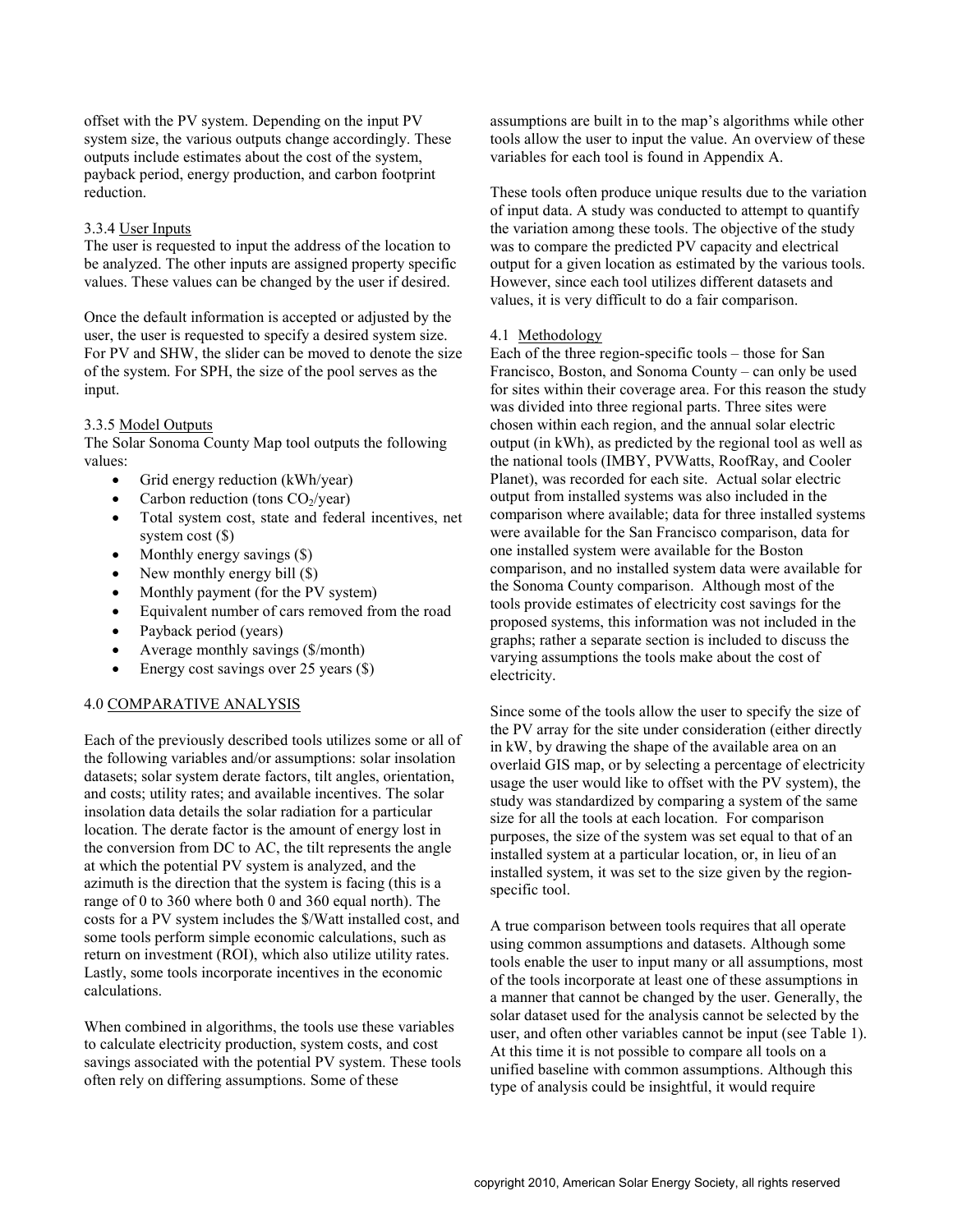partnership with the developers of the tools to unify the assumptions and datasets, and this was beyond the scope of this analysis.

Given these constraints, a standardized analysis was attempted for the Boston region but the standardization had many limitations. In this case the Solar Boston map assumptions for tilt angle, orientation, and derate factor were used for IMBY, PVWatts, and RoofRay. For example, the tilt angle for the Solar Boston map is set to 0° due to the prevalence of flat roofs in the Boston area. For one of the locations considered in the study an installed PV system was also included in the comparison. It too had a similar tilt angle and orientation to those assumed for the other three tools. Although the only input for Cooler Planet that can be changed by the user is system size, it was also included for illustrative purposes. Standardization in solar datasets was not attempted because the only tool that allows this as an input is IMBY.

For the two California regional analyses, no standardization was possible since the assumed tilt angles and orientations used in the two California regional tools are either unknown or calculated based on a proprietary methodology. For these comparisons, default values for each tool were used. This is an interesting analysis to determine the variation in output of each tool when a user overrides any default values for any of the tools.

Each of the tools has a different interface and offers various options. The following is a description of how each of the national tools was used in the comparative analysis. The region-specific tools are described in the corresponding section below.

#### 4.1.1 National Tools

None of the national tools provide any data on installed systems.

# 4.1.1.1 RoofRay

RoofRay estimates the solar output for a given building by having the user draw an approximation of the space available for the PV array on an overlaid satellite image of the building. For this analysis, it was necessary to have RoofRay consider a system of a particular capacity (in kW), regardless of whether it was optimally sized for the building. To force RoofRay to generate a system of the desired capacity, a polygon was iteratively drawn until RoofRay determined that it was of the appropriate area. For the Boston analysis, the tilt was set to 0 degrees, and for the other two California analyses it was set to the default of 24 degrees. The default azimuth and derate factor of 180 degrees and 0.77, respectively, were used throughout the study.

## 4.1.1.2 Cooler Planet

Instead of estimating the electrical output for a given size of system, Cooler Planet estimates the size (in kW) of a PV array required to offset a specified amount of monthly electricity usage. For the purposes of this analysis, therefore, it was necessary to iteratively guess monthly electrical usages until Cooler Planet generated a PV array of the appropriate size. Cooler Planet does not allow the user to specify a tilt angle, derate factor, or azimuth so built-in default values were used for all calculations.

### 4.1.1.3 IMBY

Like RoofRay, the IMBY tool allows the user to draw the shape of a potential solar array onto an overlaid satellite image of the building. It also allows the user to specify the system capacity directly (in kW), which simplifies the comparison. For the Boston analysis, the tilt angle was set to 0 degrees and the derate factor was set to 0.77; for the other two California analyses the tilt and derate factor were set to the default values of latitude and 0.80, respectively. The default azimuth of 180 degrees was used throughout the study.

### 4.1.1.4 PVWatts 1.0

PVWatts has a fairly basic interface that only requires the user to select the city on a map and enter the size of the system. The annual predicted solar electric output was then recorded. For the Boston analysis, the tilt angle was set to 0 degrees and the default derate factor of 0.77 was used; for the other two California analyses the tilt and derate factor were set to the default values of latitude and 0.77, respectively. The default azimuth of 180 degrees was used throughout the study.

#### 4.1.2 Regional Tools

In addition to estimating the solar electric potential for a given property, the San Francisco and Boston Solar Maps also provide actual, though presumably user-reported, data about installed systems.

#### 4.1.2.1 San Francisco

For some properties, the installed PV system information includes the size of the installed system (kW) and its electrical power output per year (kWh/yr). Therefore, the three sites selected for the San Francisco analysis were randomly chosen from those for which installed data was available.

The San Francisco Solar Map does not allow the user to change any assumptions about the site characteristics, therefore the estimated system size and predicted solar electrical output were calculated using the built-in, default values. Default values for all other tools were used in this analysis. Since the size of the installed systems is generally less than that which is predicted by the tool (possibly due to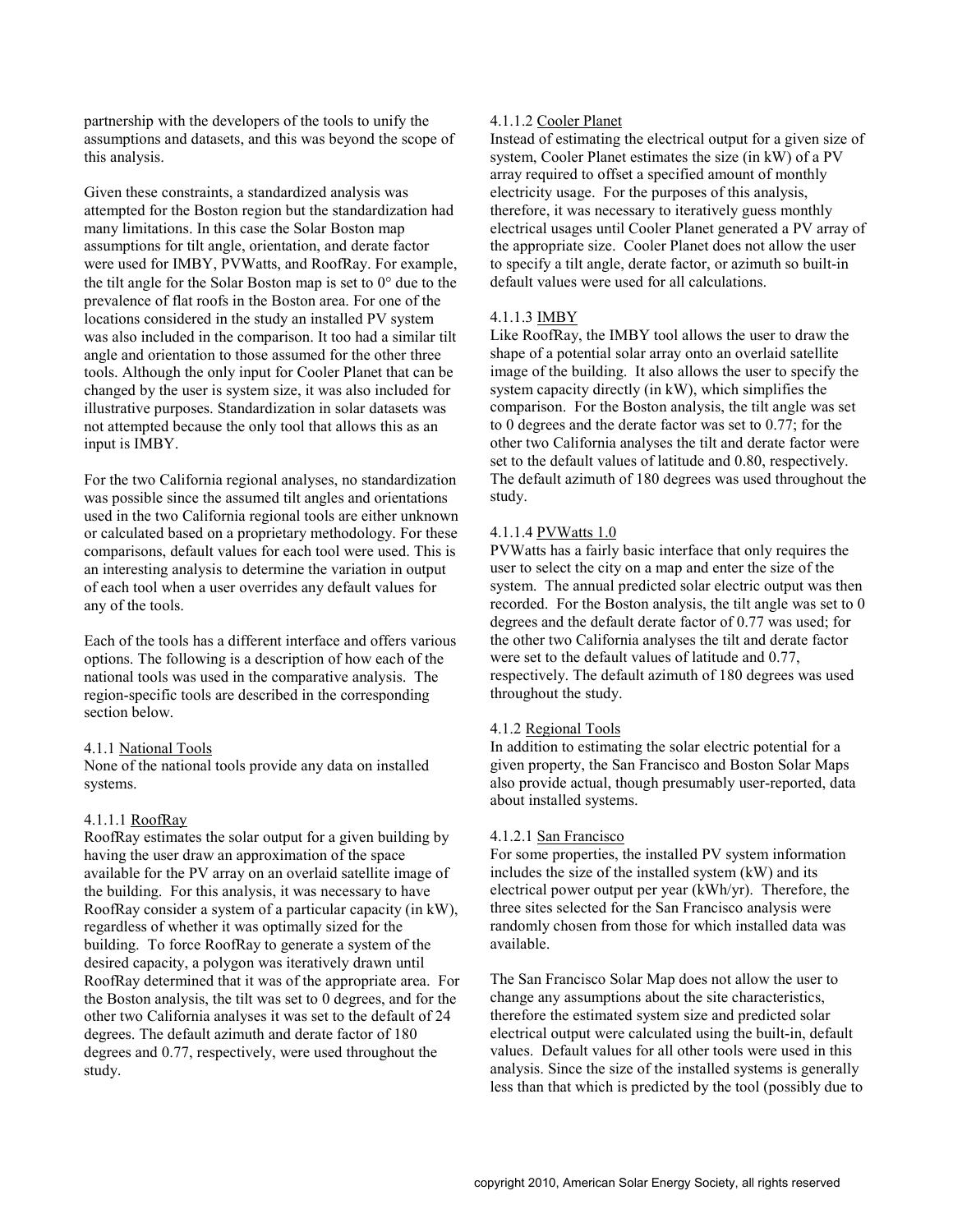cost or limited available space), the size and output of the installed systems were scaled to match that of the predicted systems such that an accurate comparison could be made.

Figure 1 shows the results of the San Francisco comparison. The annual electrical output predicted by the San Francisco Solar Map, as well as the four national tools, is plotted along with the output of the installed system located at each of the three sites. The size of the system compared is shown above the property address for each site.

The relative standard deviation was consistently 13% for each of the sites.



Figure 1: San Francisco tool comparison

#### 4.1.2.2 Solar Boston

While the Solar Boston tool does provide information about installed systems within the region, it only provides the system size, not the annual output, and as such was not useful for this study. However, the Boston Building Materials Co-op (BBMC) published a case study on their installed system, and the actual data from that site was included in the study. $^{10}$  $^{10}$  $^{10}$  The installed system at the BBMC was smaller than that estimated by Solar Boston (9.9 kW vs. 15.9 kW). The staff of the BBMC reported that the size of the system was based on policy and cost reasons, rather than the desire to utilize the maximum amount of roof space available. For this comparison, the installed system size and output were scaled up to the Solar Boston Map projected size of 15.9 kW. This system was installed at 0 degree tilt.

The Boston region was studied much like the San Francisco region. Since the Solar Boston map assumes a flat roof, and the system was installed at a zero degree tilt, the tilt angles of IMBY, PVwatts, and RoofRay were set to 0 degrees The default derate factor of 0.77 for the Solar Boston and RoofRay tools was used in IMBY and PVWatts. The Boston solar mapping tool provides the total roof area available, and then allows the user to adjust the percentage of usable roof area. For this study, the default was used that assumes that 40% of available roof area is usable.

The results of the comparison are shown in Figure 2. The relative standard deviation for the three sites was consistently around 13%. After the installed system at the BBMC was scaled to match predictions by the Boston Solar Map, the actual output closely matched the predicted output.



Figure 2: Boston tool comparison

### 4.1.2.3 Solar Sonoma County

The Sonoma County region was studied in a similar manner. Like the Solar Boston map, the Sonoma County solar map shows the size of various installed systems, but not the output, so it was not possible to include data from actual systems in the comparison. Default values for all tools were used in this comparison. A graph of the three sites considered is shown in Figure 3. The relative standard deviation was consistently 8% for each of the three sites.



Figure 3: Sonoma County tool comparison

### 4.2 Comparison of Economic Calculations

The financial viability of a PV system is one main consideration of the users of these tools. Financial viability is dependent on the cost and cost savings of a system.

The estimated cost savings from a potential PV installation is a product of the electrical output of the solar array and the local price of electricity. Although the price of electricity in every city is most likely readily available, each of the tools uses a different assumption, which can lead to significant differences in the estimated cost savings.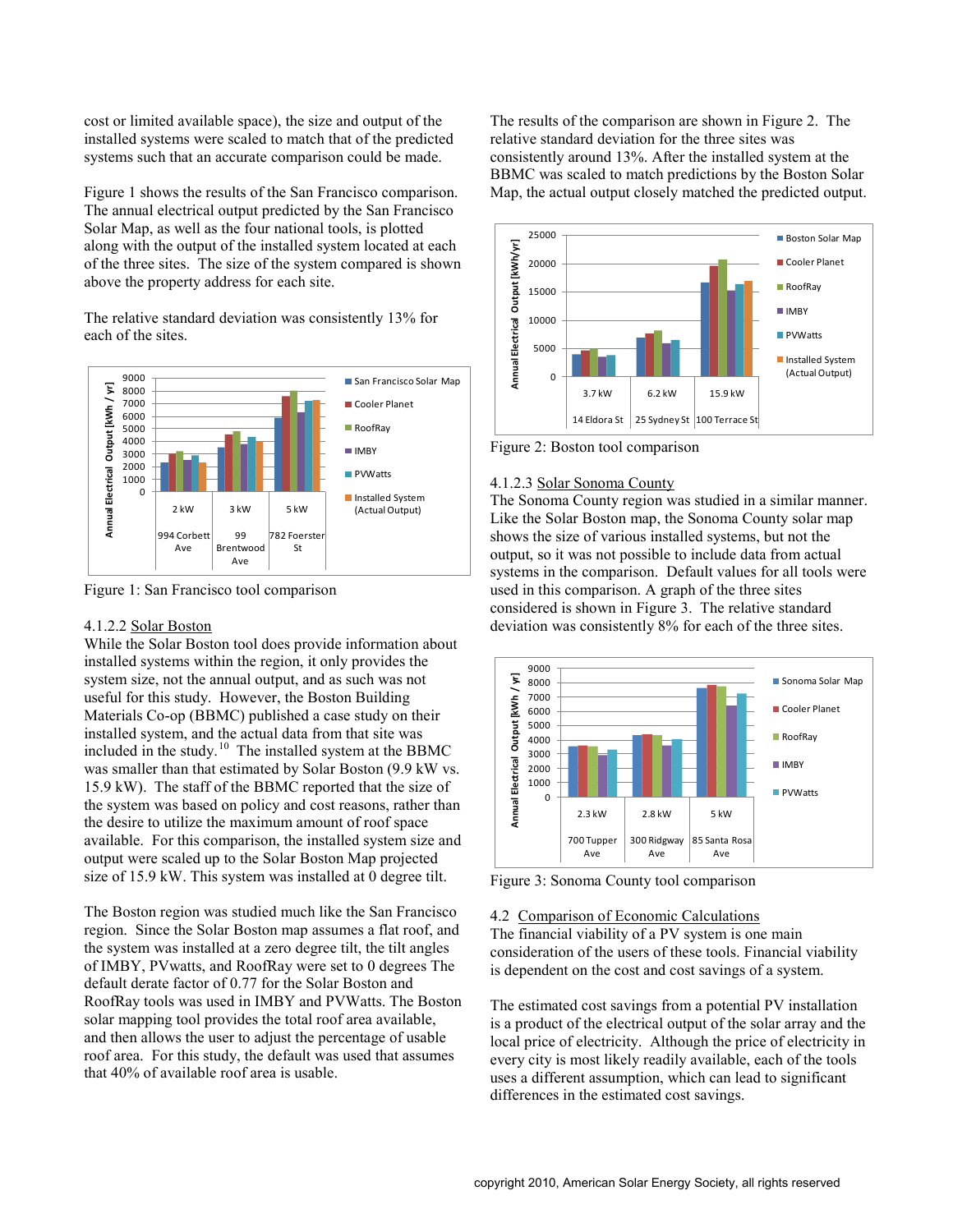Table 1 summarizes the rates of electricity used by each of the tools for estimating the cost savings of a potential solar installation. The relative standard deviation for San Francisco, Boston, and Sonoma County is 13%, 18%, and 15% respectively, indicating that there is quite a disparity in the assumed cost of electricity. When this variation in electricity rates is combined with the variation in estimated solar electric output, the variation in the cost savings becomes large.

### **Table 1: Electricity rate assumed by each of the tools for each of the three regions [\$/kWh]**

|                  | Regional<br><b>Tool</b> | Cooler<br><b>Planet</b> | <b>RoofRav</b> | <b>IMBY</b> | <b>PV</b><br>Watts |
|------------------|-------------------------|-------------------------|----------------|-------------|--------------------|
| San<br>Francisco | \$0.165                 | \$0.146                 | \$0.181        | \$0.130     | \$0.125            |
| <b>Boston</b>    | \$0.154                 | \$0.109                 | \$0.167        | \$0.150     | \$0.118            |
| Sonoma<br>County | \$0.173                 | \$0.146                 | \$0.158        | \$0.130     | \$0.125            |

Table 2 summarizes the cost of PV used by each of the tools. The cost of a PV system is a built-in assumption in most of the tools and is not included in the Solar Boston Map or PVWatts; the cost of PV is never a user-defined or user-controllable input in any tool. The variation in assumed costs is quite large.

### **Table 2: Installed system costs assumed by each of the tools [\$/DC-W]**

|                       | <b>System Costs</b>                                                                             |  |  |
|-----------------------|-------------------------------------------------------------------------------------------------|--|--|
| San Francisco<br>Tool | \$10.50/W (0-5 kW); \$9.80/W (5-10)<br>kW); \$9.25/W (10-50 kW); \$8.50/W<br>(50 kW and larger) |  |  |
| Solar Boston Map      | N/A                                                                                             |  |  |
| Solar Sonoma          | \$8.5/W for roof-mounted and \$9.5/W                                                            |  |  |
| County Map            | for ground-mounted                                                                              |  |  |
| Cooler Planet         | \$8/W                                                                                           |  |  |
| RoofRay               | $$7.4-S7.72/W$                                                                                  |  |  |
| <b>IMBY</b>           | \$9.69-\$6.87/W                                                                                 |  |  |
| <b>PVWatts</b>        | N/A                                                                                             |  |  |

# 5.0 DISCUSSION AND CONCLUSION

The comparative analysis shows a moderate amount of disparity between the estimates of PV potential generated by the solar mapping tools. Whether the analysis was normalized or performed using default variables, this disparity was still fairly consistent (a range of standard

deviation between 8% and 13% resulted). It seems that some tools tend to produce consistently high or consistently low estimates. This can be explained by the fact that the tools use varying assumptions.

Comparing PV output from actual installed systems to predicted estimates would be the most useful for determining the accuracy of the tools. Unfortunately, data from actual systems are difficult to obtain. What is available is often user-reported, and thus the quality of the data must be questioned. Nonetheless, where data from installed systems were available, it generally fell within the maximum and minimum of the predicted output from the tools. In the future, it would be beneficial for these data from installed systems to be included in a standardized format by the city-specific solar mapping tools to facilitate such analysis.

There is also a significant amount of disparity between the electricity rates and PV system costs that are assumed by the various tools. Given that one of the key criteria for determining the feasibility of a solar PV installation is cost savings, and cost savings are based on the product of PV output and the rate of electricity, errors in either of these components can substantially alter the estimates of the overall cost savings. Another key criterion of economic feasibility is the cost of a potential PV system, so inaccuracies in this value combined with the previously mentioned errors could lead to a complete misrepresentation of economic feasibility for the project. One potential solution could be for each tool to enable the user to enter electricity rate and estimated PV system cost.

During this analysis it has been identified that there is a need for publicly available data related to installed systems. This data would improve the accuracy of the tools currently available and those sure to be created in the future.

As solar mapping tools become more pervasive, it is important that their algorithms continue to be refined to provide the best estimates of technical and economic solar PV potential to allow homeowners, businesses, and municipalities to make financially sound decisions regarding the installation of PV systems.

#### 6.0 ACKNOWLEDGMENTS

The authors would like to thank Matthew St. Onge of the Boston Building Materials Co-op for providing data about their PV installation.